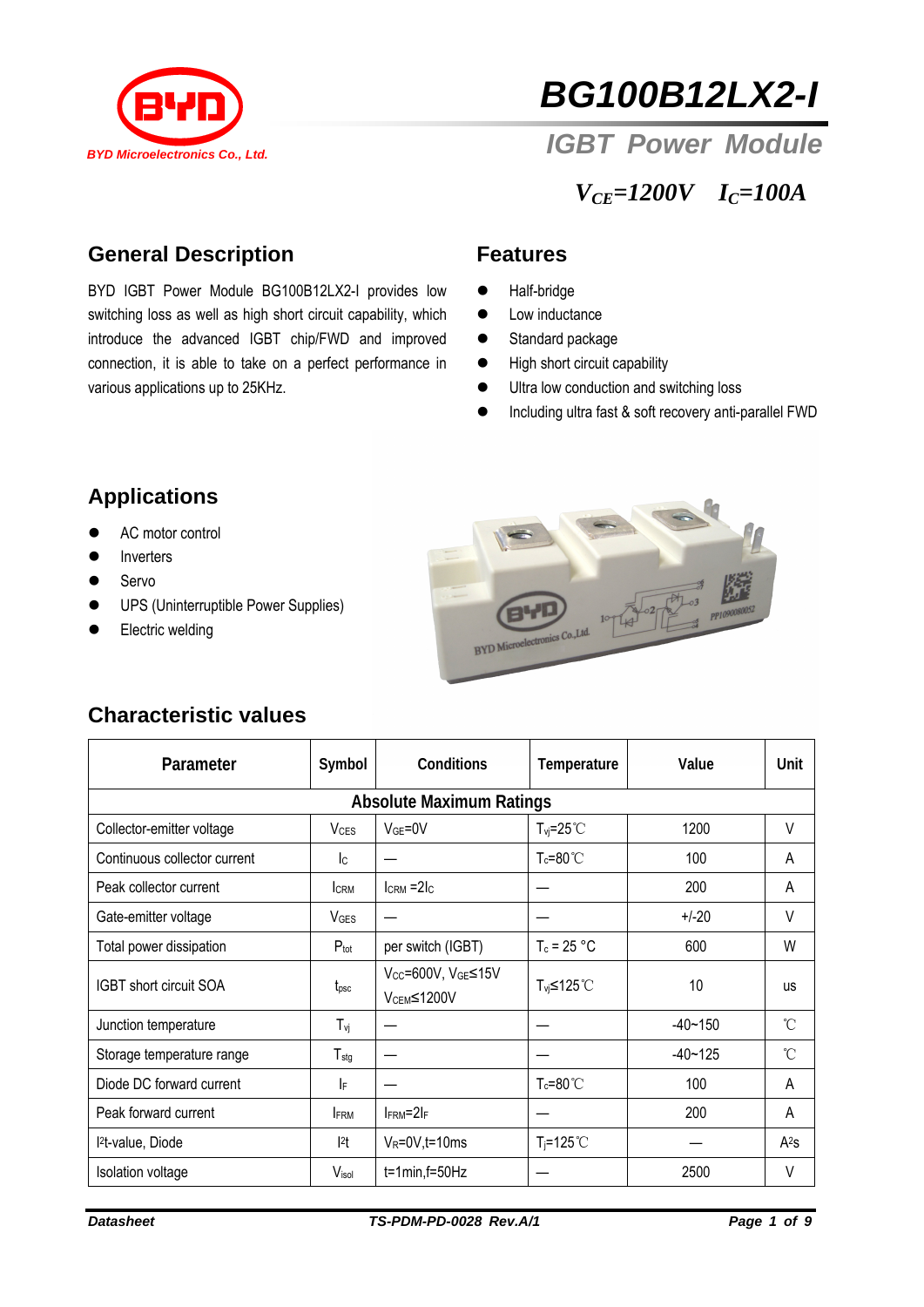*BG100B12LX2-I BYD Microelectronics Co., Ltd.*

| Parameter                                  | Symbol                   | Conditions                                                                                                                        | Temperature                      | Value                    |      | Unit |           |  |  |
|--------------------------------------------|--------------------------|-----------------------------------------------------------------------------------------------------------------------------------|----------------------------------|--------------------------|------|------|-----------|--|--|
| Characteristics                            |                          |                                                                                                                                   |                                  |                          |      |      |           |  |  |
| <b>IGBT</b>                                |                          |                                                                                                                                   |                                  | min.                     | typ. | max. |           |  |  |
| Gate-emitter threshold voltage             | V <sub>GE(th)</sub>      | $V_{GE} = V_{CE}$                                                                                                                 | $T_{vi} = 25^{\circ}$ C          | 5.0                      | 5.8  | 6.5  | $\vee$    |  |  |
| Collector-emitter cut-off current          | <b>I</b> c <sub>ES</sub> | VCE=1200V, VGE=0V                                                                                                                 | $T_{\text{vj}}=25^{\circ}C$      | $\overline{\phantom{0}}$ | 0.1  | 1.0  | mA        |  |  |
|                                            |                          |                                                                                                                                   | $T_{vj} = 125^{\circ}$ C         |                          |      |      | mA        |  |  |
| Gate-emitter cut-off current               | <b>I</b> GES             | $V_{CE} = 0V$ , $V_{GE} = \pm 20V$                                                                                                | $T_{vi} = 25^{\circ}$ C          | $-300$                   | —    | 300  | nA        |  |  |
| Collector-emitter                          |                          | $lc=100A, VGE=15V$                                                                                                                | $T_{\text{vj}}=25^{\circ}C$      | $\overline{\phantom{0}}$ | 1.9  |      | V         |  |  |
| saturation voltage                         | VCE(sat)                 |                                                                                                                                   | $T_{vj} = 125^{\circ}$ C         |                          | 2.1  |      | $\vee$    |  |  |
| Integrated gate resistor                   | RGint                    | —                                                                                                                                 | $T_{\text{vj}}=25^{\circ}C$      | $\qquad \qquad \qquad$   | 7.5  |      | Ω         |  |  |
| Input capacitance                          | $C$ ies                  |                                                                                                                                   | $T_{vi} = 25^{\circ}$ C          | $\overline{\phantom{0}}$ | 6.15 |      | nF        |  |  |
| Output capacitance                         | C <sub>oes</sub>         | $V_{CE} = 25V$ , $V_{GE} = 0V$ ,<br>$f = 1$ MHz                                                                                   |                                  | —                        | 0.4  |      | nF        |  |  |
| Reverse transfer capacitance               | $C_{res}$                |                                                                                                                                   |                                  | $\overline{\phantom{0}}$ | 0.35 |      | nF        |  |  |
| Turn-on delay time                         | $t_{d(on)}$              |                                                                                                                                   | $T_{\text{vj}}=25^{\circ}C$      | $\overline{\phantom{0}}$ | 240  |      | ns        |  |  |
|                                            |                          |                                                                                                                                   | $T_{vi} = 125^{\circ}$ C         | $\overline{\phantom{0}}$ | 256  |      | ns        |  |  |
|                                            | $t_{\rm r}$              | Vcc=600V, Ic=100A,<br>$R_{\text{Gon}} = R_{\text{Goff}} = 1.75 \Omega$ ,<br>$VGE = ±15V,$<br>$L\sigma = 80nH$ ,<br>Inductive load | $T_{\text{vj}}=25^{\circ}C$      | $\qquad \qquad \qquad$   | 58   |      | ns        |  |  |
| Rise time                                  |                          |                                                                                                                                   | $T_{vj} = 125^{\circ}$ C         |                          | 66   |      | ns        |  |  |
| Turn-off delay time                        | $t_{d(off)}$             |                                                                                                                                   | $T_{vj} = 25^{\circ}$ C          | $\overline{\phantom{0}}$ | 285  |      | ns        |  |  |
|                                            |                          |                                                                                                                                   | $T_{\text{vj}}$ =125°C           | $\qquad \qquad \qquad$   | 335  |      | ns        |  |  |
| Fall time                                  | tf                       |                                                                                                                                   | $T_{vi} = 25^{\circ}$            | $\qquad \qquad$          | 185  |      | ns        |  |  |
|                                            |                          |                                                                                                                                   | $T_{\text{vj}}$ =125°C           | —                        | 300  |      | ns        |  |  |
| Energy dissipation during turn-on<br>time  | Eon                      | Vcc=600V, Ic=100A,<br>$R_{\text{GON}} = 1.75\Omega$ ,<br>VGE=±15V, Lσ=80nH,                                                       | $T_{vi} = 25^{\circ}$ C          |                          | 5.6  |      | mJ        |  |  |
|                                            |                          |                                                                                                                                   | $T_{vi} = 125^{\circ}$ C         | $\overline{\phantom{0}}$ | 9.4  |      | mJ        |  |  |
| Energy dissipation during turn-off<br>time | $E_{\text{off}}$         | Vcc=600V, Ic=100A,<br>$R_{Goff} = 1.75 \Omega, V_{GE} = \pm 15 V$<br>$L\sigma = 80nH,$<br>Inductive load                          | $T_{vj} = 25^{\circ}$ C          |                          | 5.4  |      | mJ        |  |  |
|                                            |                          |                                                                                                                                   | $T_{vi} = 125$ °C                |                          | 8.6  |      | mJ        |  |  |
| <b>Diode</b>                               |                          |                                                                                                                                   |                                  | min.                     | typ. | max. |           |  |  |
| Forward voltage                            | VF                       | $I_F = 100A$                                                                                                                      | $T_{vi} = 25^{\circ}$ C          | $\qquad \qquad \qquad$   | 1.7  |      | V         |  |  |
|                                            |                          |                                                                                                                                   | $T_{vj} = 125°C$                 | —                        | 1.7  |      | $\vee$    |  |  |
| Peak reverse recovery current              | <b>IRR</b>               | $I_F = 100A, V_R = 600V,$<br>di <sub>F</sub> /dt=2000A/us                                                                         | $T_{vi} = 125$ °C                | $\qquad \qquad -$        | 100  |      | A         |  |  |
| Recovered charge                           | $Q_{rr}$                 |                                                                                                                                   | $T_{\text{vj}}$ =125°C           | $\qquad \qquad -$        | 16.4 |      | <b>uC</b> |  |  |
| Reverse recovery time                      | $t_{rr}$                 |                                                                                                                                   | $T_{\text{vj}}$ =125 $\degree$ C | —                        | 360  |      | ns        |  |  |
| Reverse recovery energy                    | Erec                     |                                                                                                                                   | $T_{vj} = 125°C$                 | -                        | 7.2  |      | mJ        |  |  |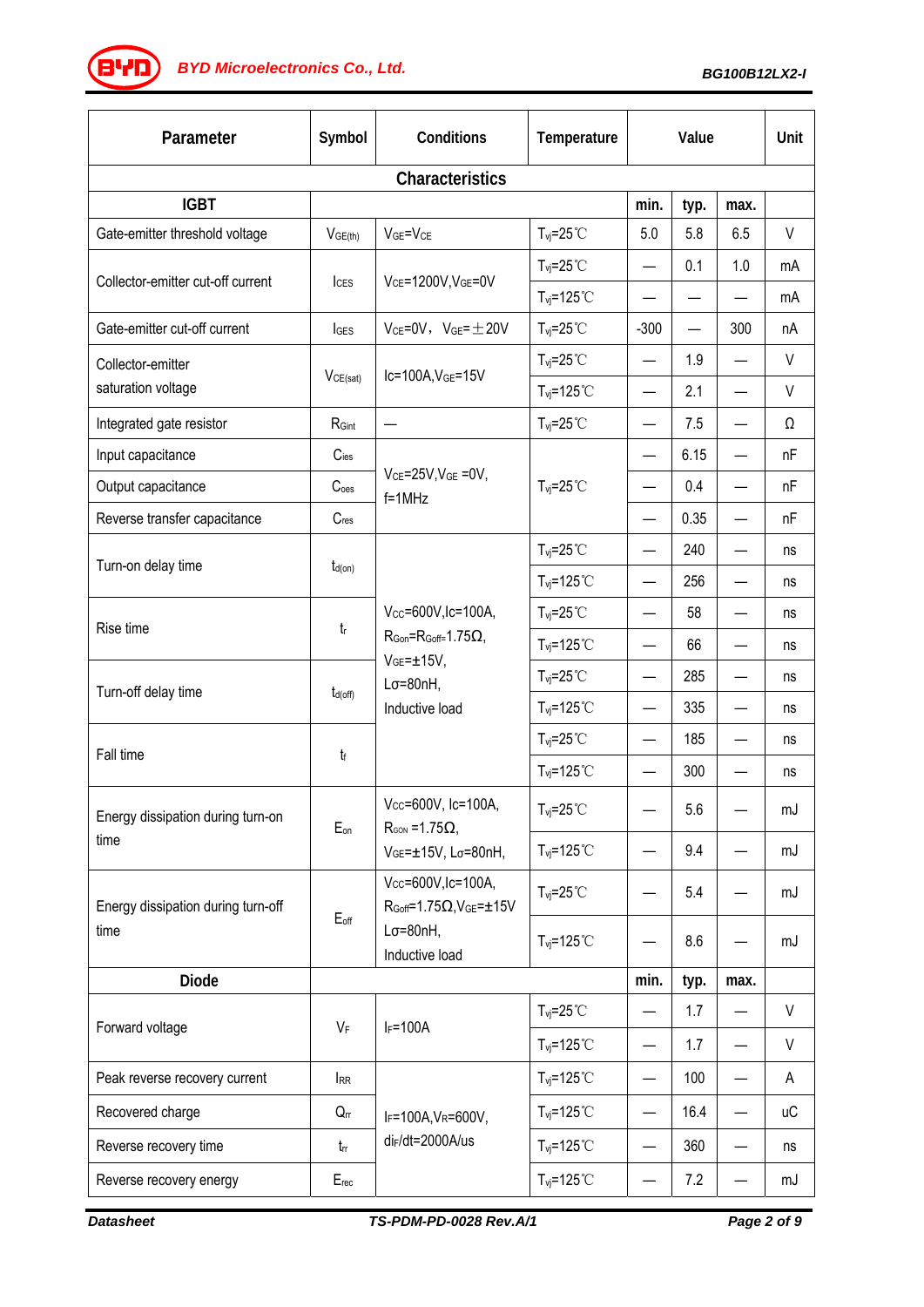*BG100B12LX2-I BYD Microelectronics Co., Ltd.*

| Parameter                                    | Symbol        | Conditions                                    |                | min.       | typ. | Max. | Unit |  |  |
|----------------------------------------------|---------------|-----------------------------------------------|----------------|------------|------|------|------|--|--|
| <b>Thermal-Mechanical Specifications</b>     |               |                                               |                |            |      |      |      |  |  |
| IGBT thermal resistance<br>junction to case  | $R_{th(j-c)}$ | per IGBT                                      |                |            | 0.25 |      | K/W  |  |  |
| Diode thermal resistance junction to<br>case | $R_{th(j-c)}$ | per diode                                     |                |            | 0.38 |      | K/W  |  |  |
| Thermal resistance case to<br>heat-sink      | $R_{th(c-s)}$ | per module                                    |                |            | 0.03 |      | K/W  |  |  |
| Dimensions                                   | LxWxH         | Typical, see outline drawing                  |                | 94×34×30.5 |      | mm   |      |  |  |
| Clearance distance in air                    | da            | according to IEC<br>60664-1 and EN<br>50124-1 | Term. to base: |            |      | 28.0 |      |  |  |
|                                              |               |                                               | Term. to term: | 4.5        |      |      | mm   |  |  |
| Surface creepage distance                    | ds            | according to IEC<br>60664-1and EN<br>50124-1  | Term. to base: |            | 20   |      | mm   |  |  |
|                                              |               |                                               | Term. to term: |            | 10   |      |      |  |  |
| Mass                                         | m             |                                               |                |            | 160  |      | g    |  |  |

Thermal and mechanical properties according to IEC 60747 – 15

Specification according to the valid application note.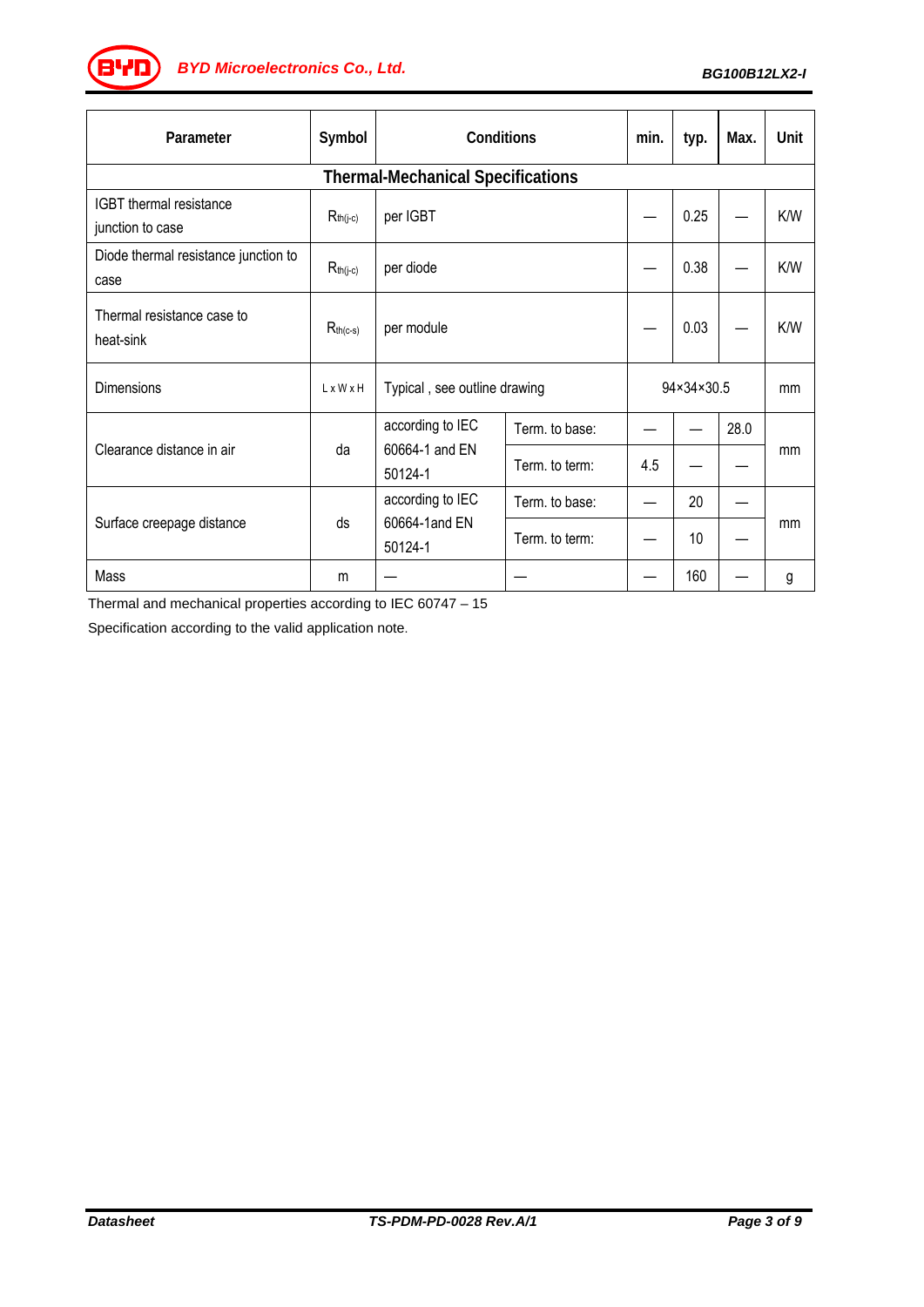## **Characterization curves**















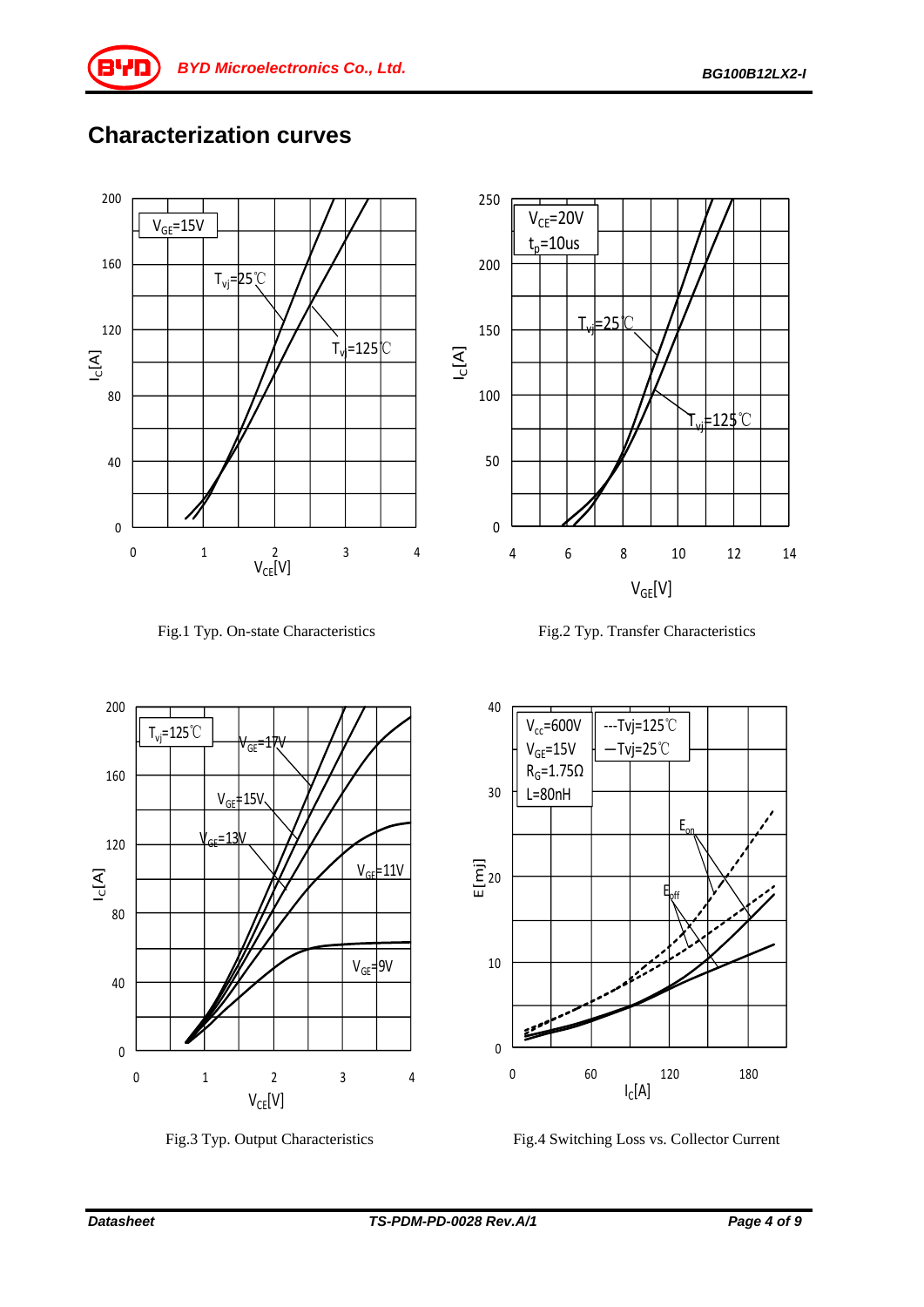Eoff

Erec



Fig.5 Typ. reverse recovery characteristicsvs di/dt Fig.6 Switching Loss vs. Gate Resistor

0 10 20 30 40 50

 $T_{\text{vj}}$ =125℃  $F_{\text{or}}$ 

 $R_G[\Omega]$ 



0

12

- Ξ<br>E 24<br>E

36

48

 $V_{CC}$ =600V  $I_C = 100A$  $V_{GE}$ =15V

Fig.7 Typ. switching times vs.  $I_c$  Fig.8 Typ. switching times vs. gate resistor  $R_G$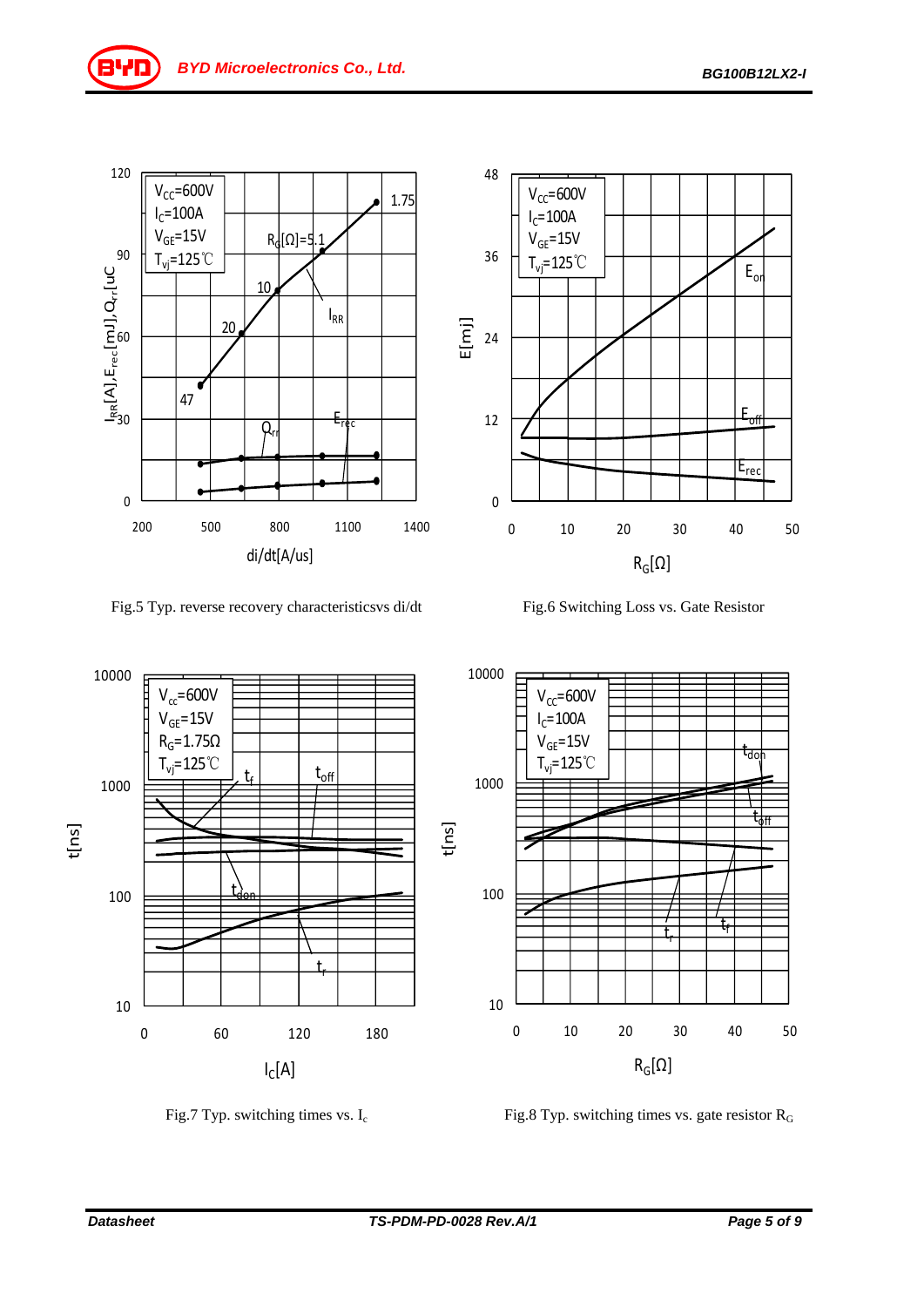











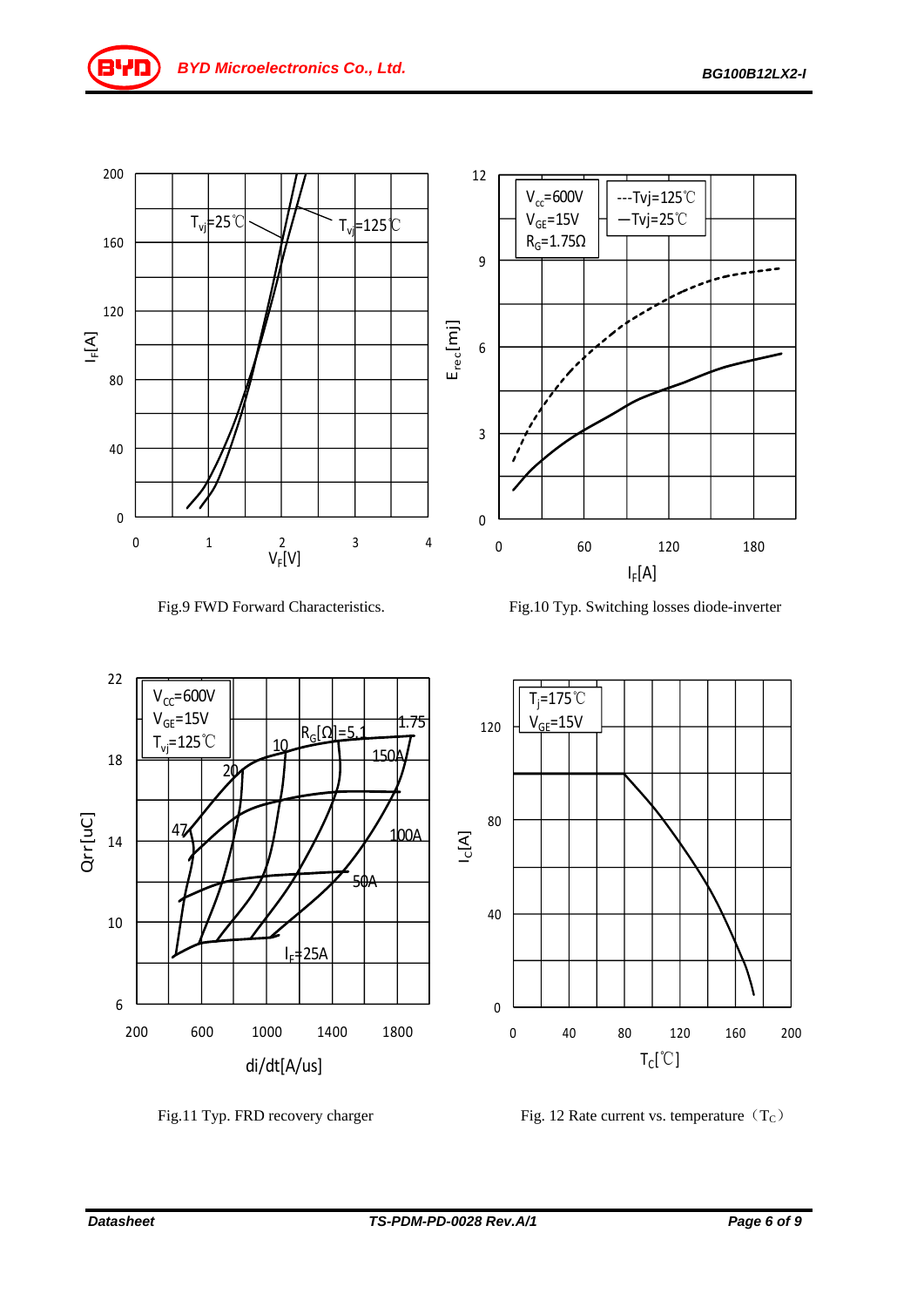

Fig.13 Typ. Gate Charge Characteristics Fig.14 Typ. capacitances vs collector-emitter voltage



Fig.15 Reverse bias safe operating area IGBT-inv.(RBSOA) Fig.16 Typ. transient thermal impedance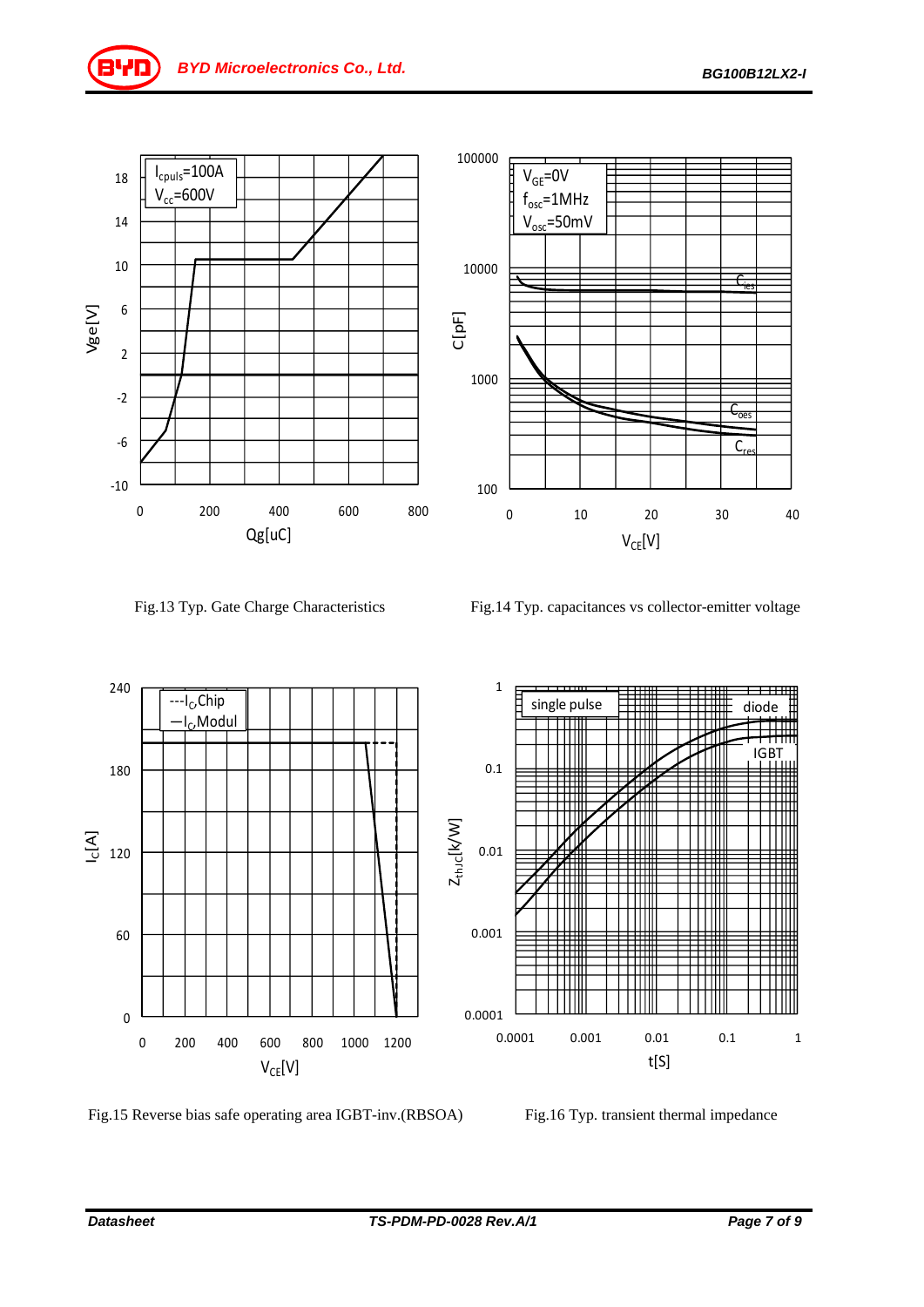## **Circuit Diagram**



## **Package Outlines**

## **Dimensions in mm**





## **Attached (recommended torque):**

 $M<sub>S</sub>$ : (to heat sink M6) 3~6 Nm  $M<sub>t</sub>$ : (to terminals M6) 2.5~4 Nm